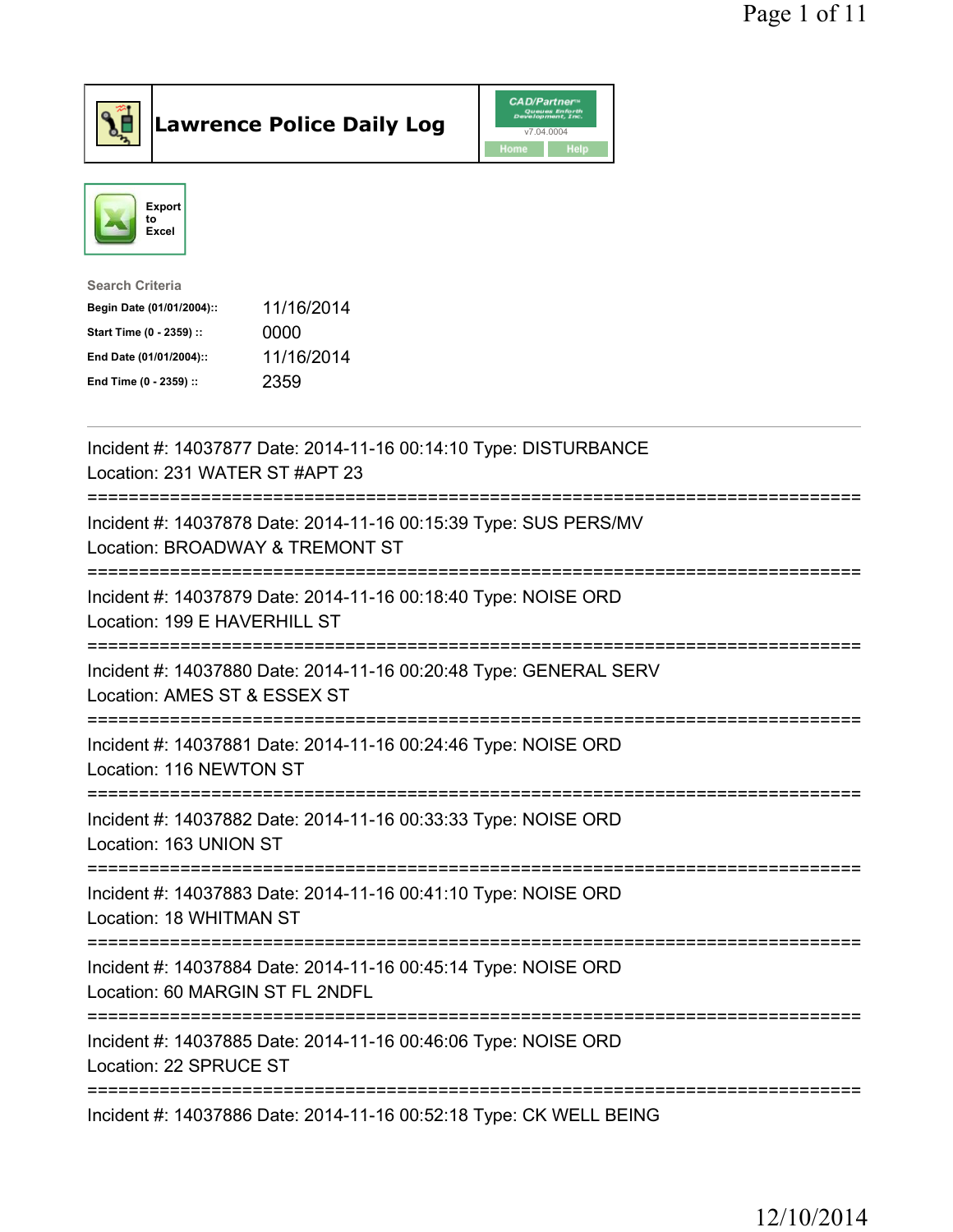Location: 90 LOWELL ST =========================================================================== Incident #: 14037887 Date: 2014-11-16 00:54:49 Type: FIGHT Location: APPLETON ST & METHUEN ST =========================================================================== Incident #: 14037888 Date: 2014-11-16 00:55:22 Type: NOISE ORD Location: 52 FARNHAM ST FL 2NDFL =========================================================================== Incident #: 14037889 Date: 2014-11-16 00:56:48 Type: NOTIFICATION Location: 41 OHIO AV =========================================================================== Incident #: 14037890 Date: 2014-11-16 01:01:02 Type: NOISE ORD Location: 18 WHITMAN ST =========================================================================== Incident #: 14037891 Date: 2014-11-16 01:05:30 Type: FIGHT Location: 15 PROVIDENCE ST FL 2 =========================================================================== Incident #: 14037892 Date: 2014-11-16 01:07:04 Type: KIDNAP/PAST Location: 208 S BROADWAY =========================================================================== Incident #: 14037893 Date: 2014-11-16 01:09:08 Type: AUTO ACC/PED Location: MALAYA'S / 2 NEWBURY ST =========================================================================== Incident #: 14037894 Date: 2014-11-16 01:14:06 Type: DISTURBANCE Location: LA PARILLA / 2 AMESBURY ST =========================================================================== Incident #: 14037895 Date: 2014-11-16 01:33:12 Type: AUTO ACC/NO PI Location: HAVERHILL ST & JACKSON ST =========================================================================== Incident #: 14037896 Date: 2014-11-16 01:36:41 Type: UNWANTEDGUEST Location: 67 MAY ST =========================================================================== Incident #: 14037897 Date: 2014-11-16 01:45:24 Type: DISTURBANCE Location: 345 JACKSON ST =========================================================================== Incident #: 14037898 Date: 2014-11-16 01:51:10 Type: DISTURBANCE Location: 15 PROVIDENCE ST FL 2 =========================================================================== Incident #: 14037899 Date: 2014-11-16 02:03:43 Type: NOISE ORD Location: 168 JACKSON ST FL 2 =========================================================================== Incident #: 14037900 Date: 2014-11-16 02:10:08 Type: MAL DAMAGE Location: 90 LOWELL ST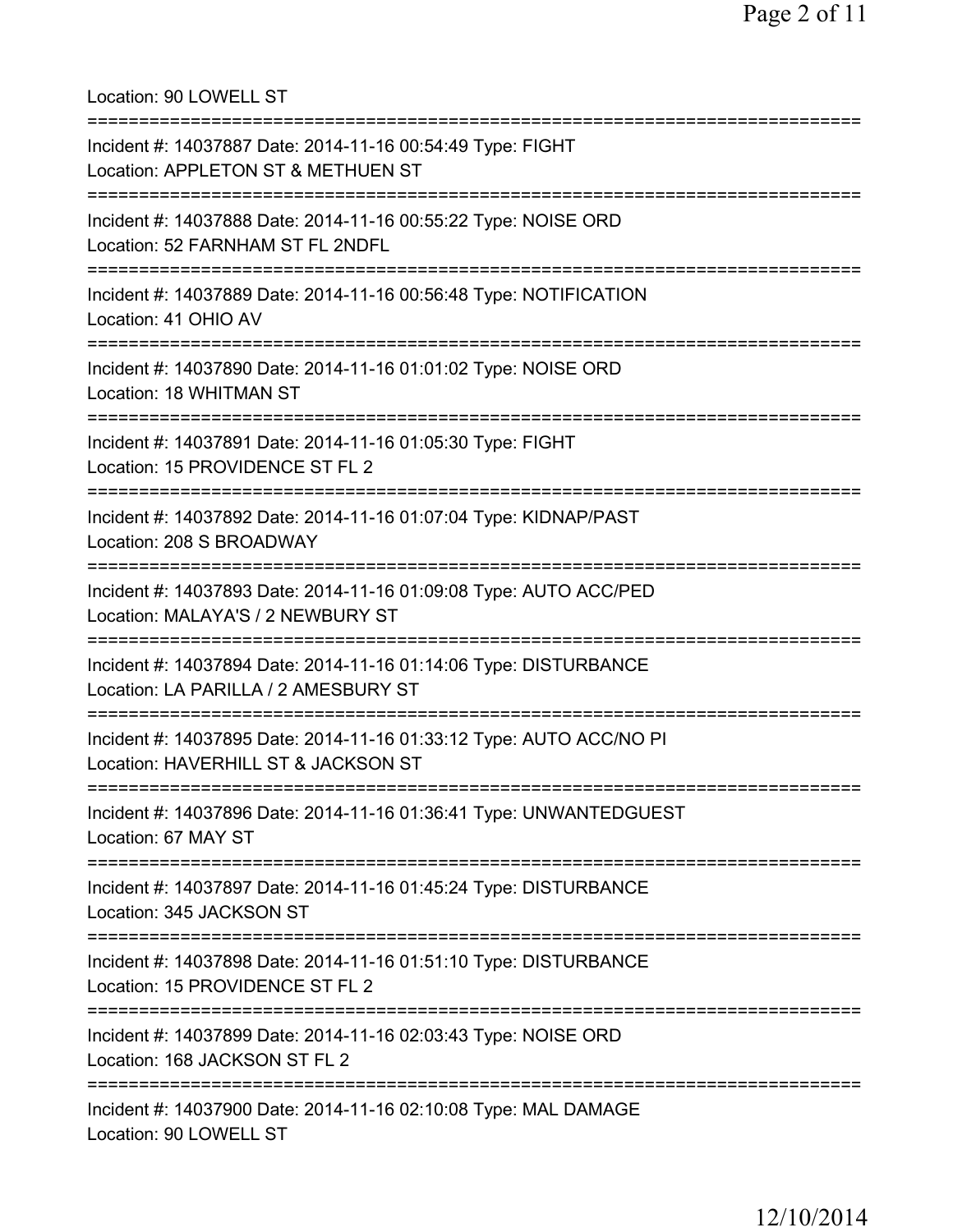| Incident #: 14037901 Date: 2014-11-16 02:14:03 Type: NOISE ORD<br>Location: 65 STEARNS AV FL 1                            |
|---------------------------------------------------------------------------------------------------------------------------|
| Incident #: 14037902 Date: 2014-11-16 02:14:27 Type: FIGHT<br>Location: 30 STORROW ST                                     |
| Incident #: 14037903 Date: 2014-11-16 02:32:50 Type: DISORDERLY<br>Location: 67 MAY ST                                    |
| Incident #: 14037904 Date: 2014-11-16 02:37:33 Type: NOISE ORD<br>Location: 50 COMMON ST FL 4                             |
| =====================<br>Incident #: 14037905 Date: 2014-11-16 02:55:09 Type: THREATS<br>Location: WALK IN / 90 LOWELL ST |
| =======================<br>Incident #: 14037906 Date: 2014-11-16 02:58:54 Type: NOISE ORD<br>Location: 130 WALNUT ST      |
| Incident #: 14037907 Date: 2014-11-16 02:59:23 Type: DISORDERLY<br>Location: 79 BAILEY ST                                 |
| Incident #: 14037908 Date: 2014-11-16 03:06:57 Type: MAN DOWN<br>Location: 24 BENNINGTON ST<br>===============            |
| Incident #: 14037909 Date: 2014-11-16 03:31:11 Type: ALARMS<br>Location: METHODIST CHURCH / 201 HAVERHILL ST              |
| Incident #: 14037910 Date: 2014-11-16 03:35:25 Type: NOISE ORD<br>Location: 8 WENDELL ST FL 3                             |
| Incident #: 14037911 Date: 2014-11-16 03:37:25 Type: ALARMS<br>Location: LORENZO BUILDING / 599 CANAL ST                  |
| Incident #: 14037912 Date: 2014-11-16 03:38:35 Type: DISTURBANCE<br>Location: 136 EXCHANGE ST FL 1                        |
| Incident #: 14037913 Date: 2014-11-16 04:01:24 Type: CK WELL BEING<br>Location: 2 MUSEUM SQ #109                          |
| Incident #: 14037914 Date: 2014-11-16 04:03:11 Type: M/V STOP<br>Location: BROADWAY & ESSEX ST                            |
|                                                                                                                           |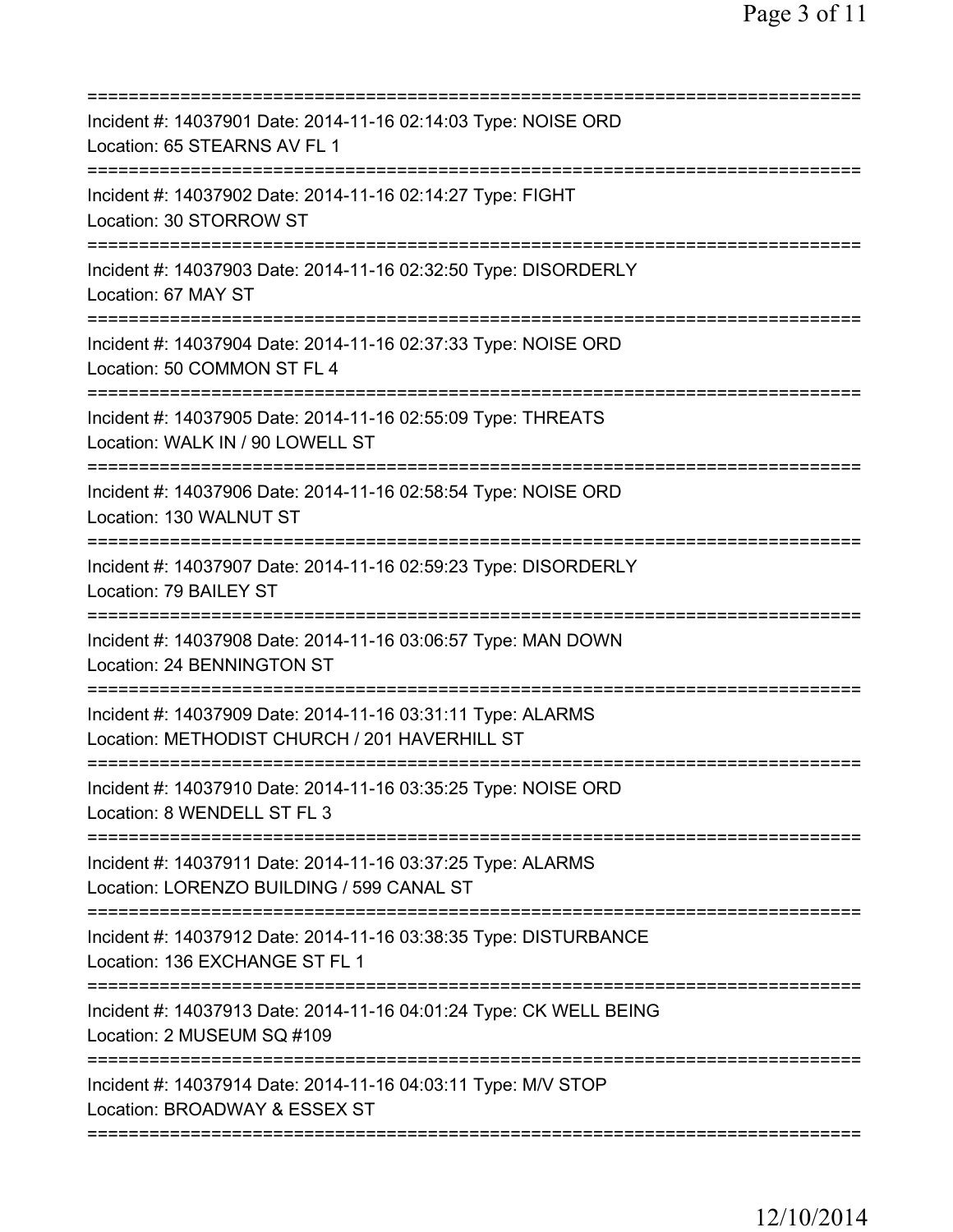| Incident #: 14037915 Date: 2014-11-16 04:09:48 Type: M/V STOP<br>Location: BROADWAY & TREMONT ST                           |
|----------------------------------------------------------------------------------------------------------------------------|
| Incident #: 14037916 Date: 2014-11-16 04:12:22 Type: NOISE ORD<br>Location: 27 SUMMIT AV FL 3                              |
| Incident #: 14037917 Date: 2014-11-16 04:17:24 Type: NOISE ORD<br>Location: 1 WASHINGTON ST FL 2                           |
| Incident #: 14037918 Date: 2014-11-16 04:49:51 Type: UNWANTEDGUEST<br>Location: 35 BROOK ST FL 2                           |
| Incident #: 14037919 Date: 2014-11-16 05:24:40 Type: ALARMS<br>Location: HABIT-OPCO / 10 EMBANKMENT RD                     |
| Incident #: 14037920 Date: 2014-11-16 05:39:09 Type: MV/BLOCKING<br>Location: 133 MARGIN ST                                |
| Incident #: 14037921 Date: 2014-11-16 06:46:46 Type: ALARMS<br>Location: COMMUNITY WORKS / 168 NEWBURY ST                  |
| Incident #: 14037922 Date: 2014-11-16 07:40:19 Type: HIT & RUN M/V<br>Location: 18 LEA ST FL 2                             |
| ===================<br>Incident #: 14037923 Date: 2014-11-16 08:09:12 Type: GENERAL SERV<br>Location: BROADWAY & COMMON ST |
| Incident #: 14037924 Date: 2014-11-16 08:16:48 Type: HIT & RUN M/V<br>Location: 18 LEA ST                                  |
| Incident #: 14037925 Date: 2014-11-16 08:31:20 Type: NOISE ORD<br>Location: 10 WENDELL ST FL 3                             |
| Incident #: 14037926 Date: 2014-11-16 08:41:41 Type: MAL DAMAGE<br>Location: 160 MT VERNON ST                              |
| Incident #: 14037927 Date: 2014-11-16 09:09:35 Type: MV/BLOCKING<br>Location: 145 OXFORD ST                                |
| Incident #: 14037928 Date: 2014-11-16 09:14:40 Type: UNWANTEDGUEST<br>Location: 250 CANAL ST                               |
| ======================================<br>Incident #: 14037929 Date: 2014-11-16 09:20:58 Type: STOL/MV/PAS                 |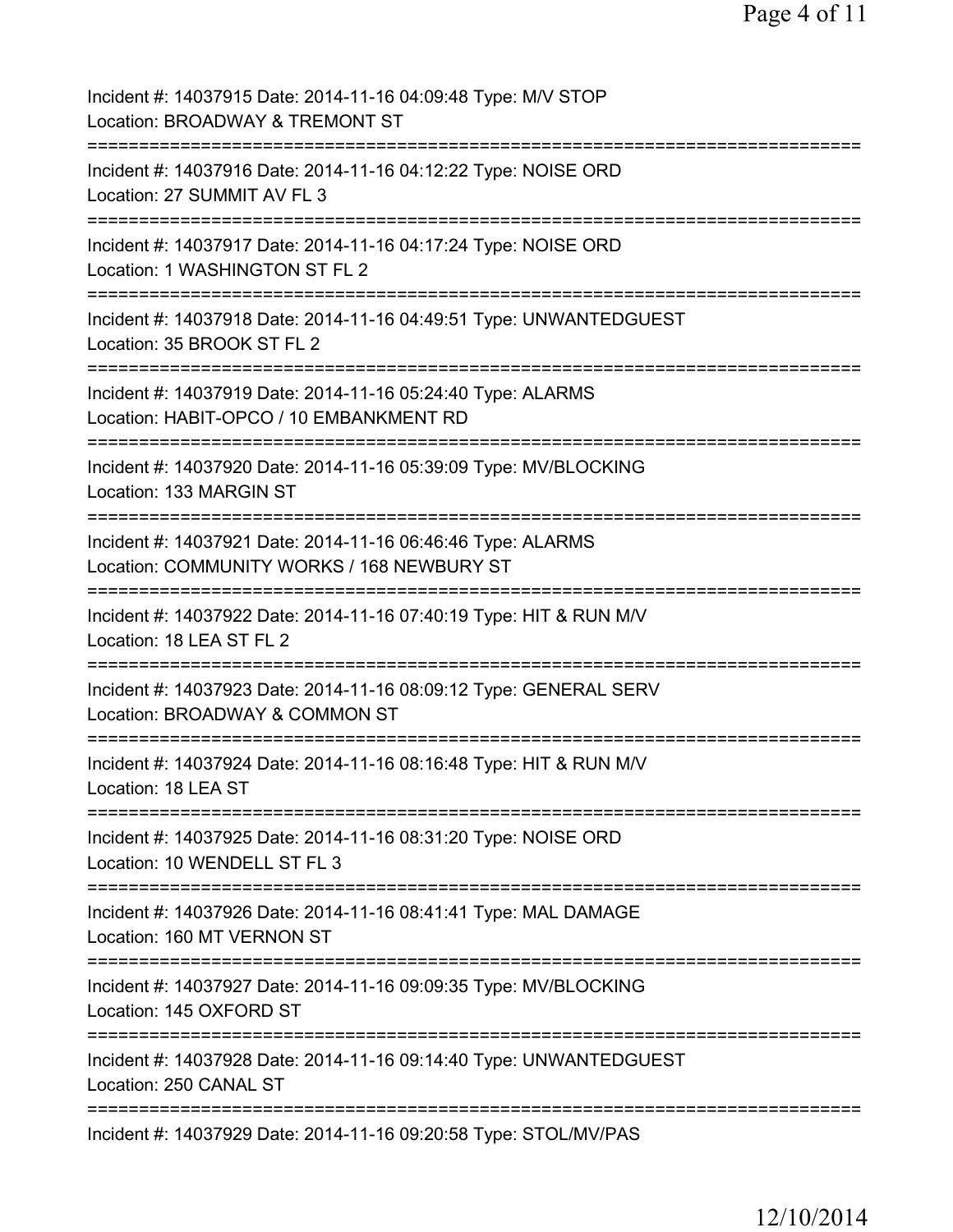Location: 177 ABBOTT ST =========================================================================== Incident #: 14037930 Date: 2014-11-16 09:28:54 Type: UNWANTEDGUEST Location: 26 INMAN ST #34 FL 3RD =========================================================================== Incident #: 14037931 Date: 2014-11-16 10:02:54 Type: SUS PERS/MV Location: HAMPSHIRE ST & PARK ST =========================================================================== Incident #: 14037932 Date: 2014-11-16 10:04:14 Type: NEIGHBOR PROB Location: 49 WILLOW ST =========================================================================== Incident #: 14037933 Date: 2014-11-16 10:13:29 Type: NEIGHBOR PROB Location: 184 ARLINGTON ST FL 1ST =========================================================================== Incident #: 14037934 Date: 2014-11-16 10:30:35 Type: ASSIST FIRE Location: 11 SUMMER ST #N503 =========================================================================== Incident #: 14037935 Date: 2014-11-16 10:32:11 Type: MAL DAMAGE Location: 41 EXETER ST =========================================================================== Incident #: 14037936 Date: 2014-11-16 10:34:00 Type: MAL DAMAGE Location: 17 BENNINGTON ST =========================================================================== Incident #: 14037937 Date: 2014-11-16 10:43:30 Type: MAL DAMAGE Location: 6 OAK ST =========================================================================== Incident #: 14037938 Date: 2014-11-16 10:44:37 Type: TENANT PROB Location: 49 WILLOW ST =========================================================================== Incident #: 14037940 Date: 2014-11-16 11:02:59 Type: ALARM/BURG Location: SOLECTRIA RENEWABLES / 360 MERRIMACK ST =========================================================================== Incident #: 14037939 Date: 2014-11-16 11:03:04 Type: INVESTIGATION Location: 241 BROADWAY =========================================================================== Incident #: 14037941 Date: 2014-11-16 11:04:53 Type: MEDIC SUPPORT Location: 34 MILTON ST =========================================================================== Incident #: 14037942 Date: 2014-11-16 11:10:15 Type: DOMESTIC/PAST Location: 43 MANCHESTER ST FL 2ND =========================================================================== Incident #: 14037943 Date: 2014-11-16 11:11:56 Type: SUICIDE ATTEMPT Location: 31 BROOK ST #REAR FL 3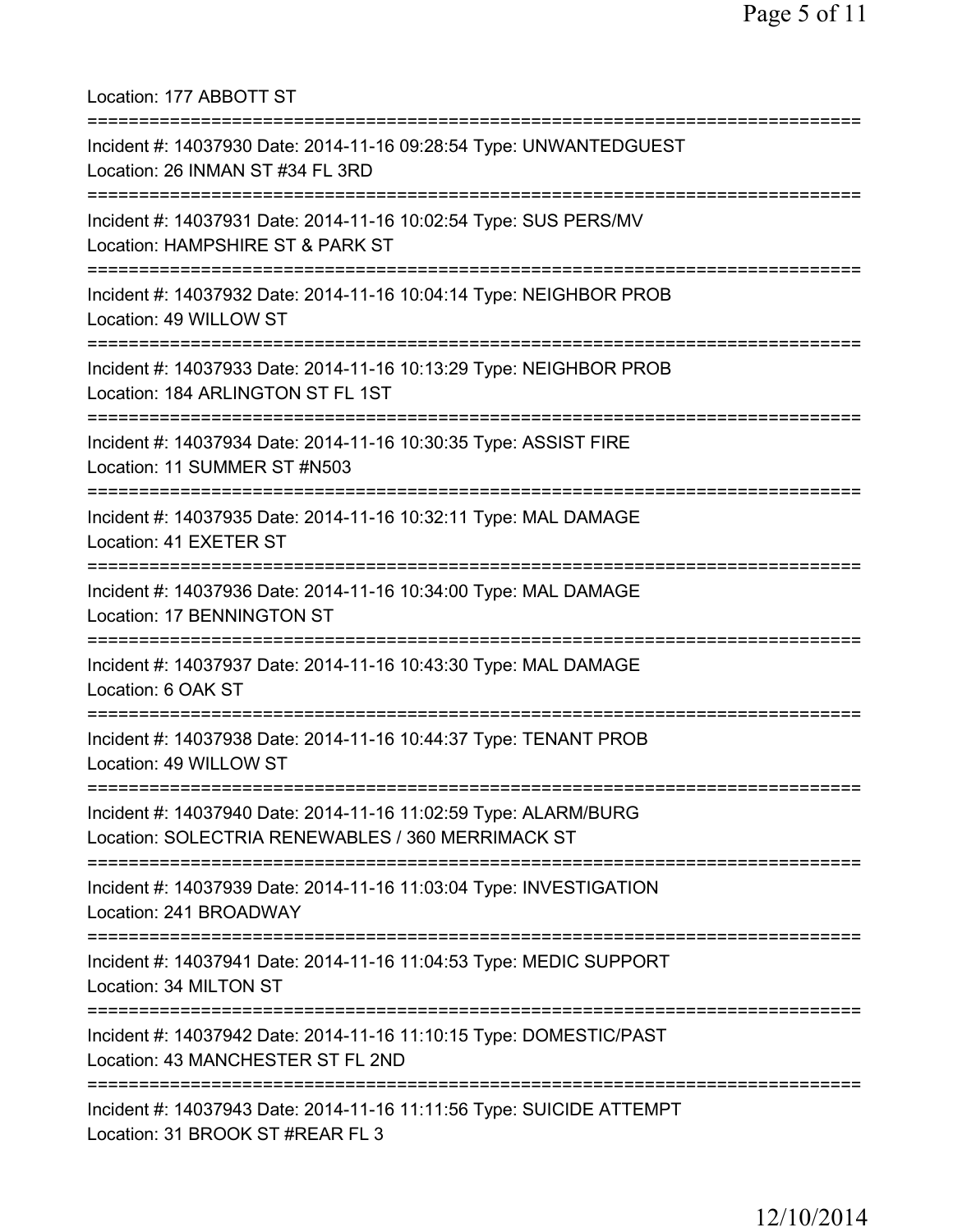| =====================================                                                                                               |
|-------------------------------------------------------------------------------------------------------------------------------------|
| Incident #: 14037944 Date: 2014-11-16 11:14:46 Type: LARCENY/PAST<br>Location: PACKARD PHARMACY / 128 PARKER ST                     |
| Incident #: 14037945 Date: 2014-11-16 11:14:49 Type: KEEP PEACE<br>Location: 40 FAIRMONT ST #2                                      |
| Incident #: 14037946 Date: 2014-11-16 11:31:43 Type: LARCENY/PAST<br>Location: 315 E HAVERHILL ST                                   |
| Incident #: 14037947 Date: 2014-11-16 11:33:30 Type: MAL DAMAGE<br>Location: 354 S UNION ST                                         |
| Incident #: 14037948 Date: 2014-11-16 11:52:51 Type: MAL DAMAGE<br>Location: 64 WEARE ST                                            |
| Incident #: 14037949 Date: 2014-11-16 12:19:24 Type: SUS PERS/MV<br>Location: 101 OLIVE AV FL 1                                     |
| :============<br>Incident #: 14037950 Date: 2014-11-16 12:22:38 Type: ALARM/BURG<br>Location: INTERNATIONAL CAR PARTS / 1 POWERS ST |
| Incident #: 14037951 Date: 2014-11-16 12:49:41 Type: HIT & RUN M/V<br>Location: CVS PHARMACY / 205 S BROADWAY                       |
| Incident #: 14037952 Date: 2014-11-16 13:06:57 Type: ALARMS<br>Location: 5 MCARTHY RD                                               |
| Incident #: 14037953 Date: 2014-11-16 13:08:27 Type: GENERAL SERV<br>Location: 65 SHAWSHEEN RD FL 1                                 |
| Incident #: 14037954 Date: 2014-11-16 13:29:21 Type: SUS PERS/MV<br>Location: AVON ST & JACKSON ST                                  |
| Incident #: 14037955 Date: 2014-11-16 13:51:51 Type: ALARM/BURG<br>Location: 25 MARSTON ST #404                                     |
| Incident #: 14037956 Date: 2014-11-16 13:52:59 Type: ALARM/BURG<br>Location: 14 RIVERVIEW PL                                        |
| Incident #: 14037957 Date: 2014-11-16 14:19:00 Type: ALARM/BURG<br>Location: 26 HOLTON ST                                           |
|                                                                                                                                     |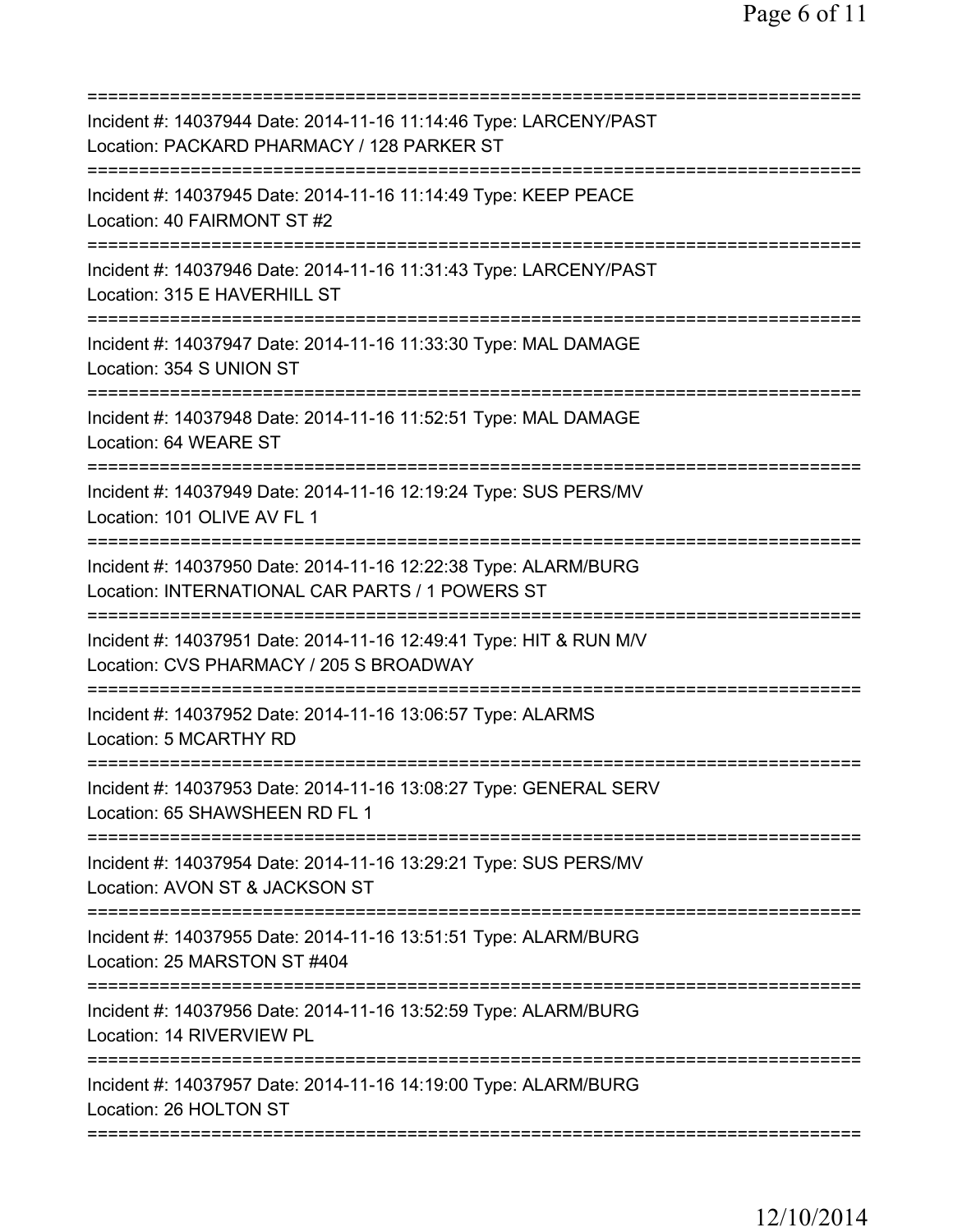Page 7 of 11

| Incident #: 14037958 Date: 2014-11-16 14:26:20 Type: A&B D/W PAST<br>Location: 30 STORROW ST                              |
|---------------------------------------------------------------------------------------------------------------------------|
| Incident #: 14037959 Date: 2014-11-16 14:31:02 Type: MEDIC SUPPORT<br>Location: ST PATRICK'S PARISH / 118 S BROADWAY      |
| =========================<br>Incident #: 14037960 Date: 2014-11-16 14:35:36 Type: DOMESTIC/PAST<br>Location: 32 HOBSON ST |
| Incident #: 14037961 Date: 2014-11-16 14:55:46 Type: AUTO ACC/NO PI<br>Location: 101 BENNINGTON ST                        |
| Incident #: 14037962 Date: 2014-11-16 15:07:46 Type: NOTIFICATION<br>Location: 35 COMMON ST                               |
| Incident #: 14037963 Date: 2014-11-16 15:24:59 Type: MAL DAMAGE<br>Location: 3 DURSO AV<br>-----------                    |
| Incident #: 14037964 Date: 2014-11-16 15:40:46 Type: RECOV/STOL/MV<br>Location: 137 LAWRENCE ST                           |
| Incident #: 14037965 Date: 2014-11-16 15:55:29 Type: AUTO ACC/NO PI<br>Location: BROADWAY & WATER ST                      |
| ==========<br>Incident #: 14037966 Date: 2014-11-16 15:57:47 Type: INVEST CONT<br>Location: 551 LOWELL ST                 |
| Incident #: 14037967 Date: 2014-11-16 16:09:28 Type: 209A/SERVE<br>Location: 110 RIVER POINTE WY #5312                    |
| Incident #: 14037968 Date: 2014-11-16 16:48:20 Type: THREATS<br>Location: 99 UNION ST                                     |
| Incident #: 14037969 Date: 2014-11-16 16:58:52 Type: DK (DRUNK)<br>Location: 182 AMESBURY ST                              |
| Incident #: 14037970 Date: 2014-11-16 17:00:28 Type: HIT & RUN M/V<br><b>Location: WILLOW ST</b>                          |
| Incident #: 14037971 Date: 2014-11-16 17:06:19 Type: DK (DRUNK)<br>Location: 182 AMESBURY ST                              |
| Incident #: 14037972 Date: 2014-11-16 17:11:03 Type: HIT & RUN M/V                                                        |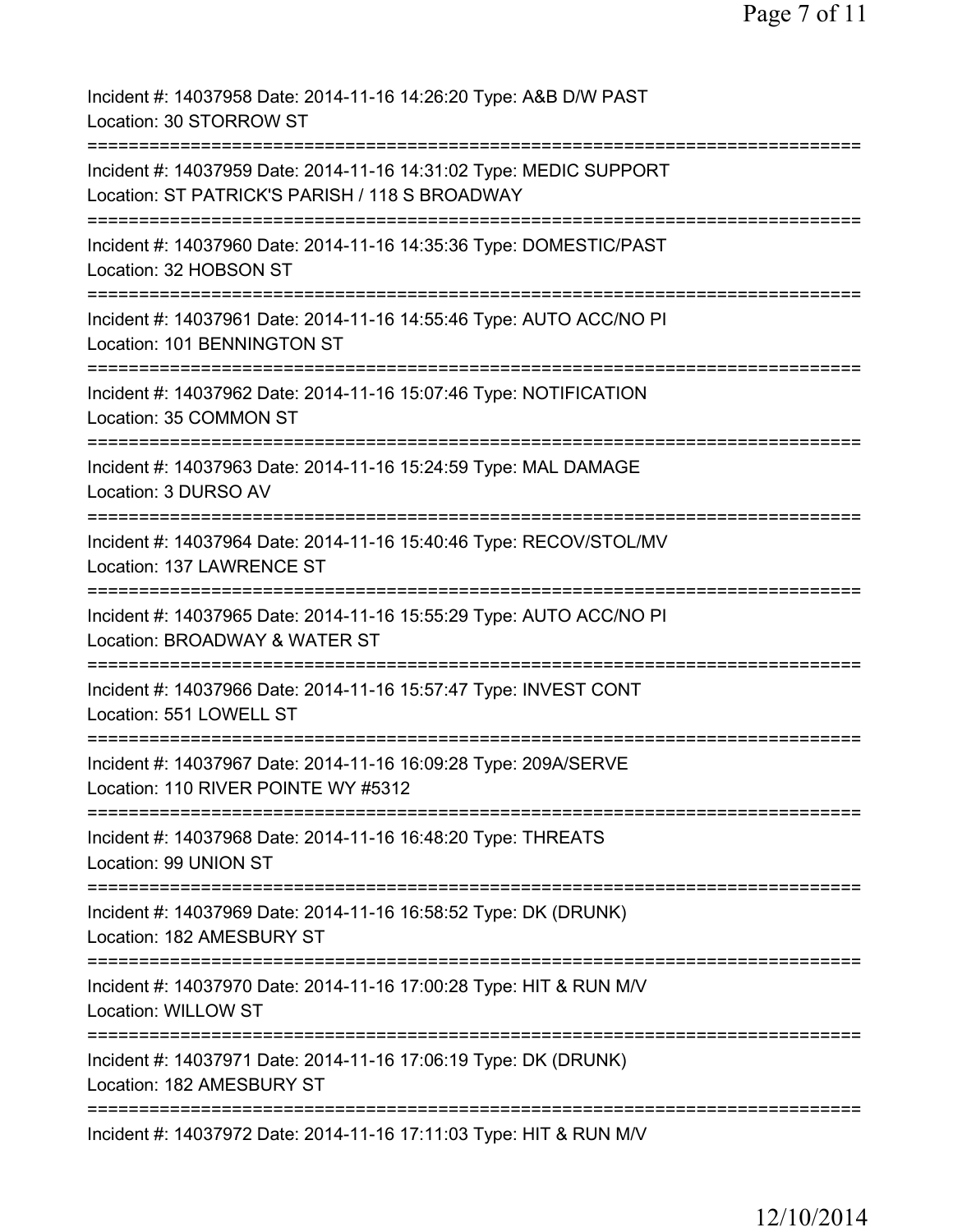Location: FERN ST & LAWRENCE ST =========================================================================== Incident #: 14037973 Date: 2014-11-16 17:19:32 Type: INVEST CONT Location: 90 LOWELL ST =========================================================================== Incident #: 14037974 Date: 2014-11-16 17:31:16 Type: M/V STOP Location: BEACON AV =========================================================================== Incident #: 14037975 Date: 2014-11-16 17:32:55 Type: M/V STOP Location: AMESBURY ST & ESSEX ST =========================================================================== Incident #: 14037976 Date: 2014-11-16 17:54:33 Type: LOUD NOISE Location: 473 ESSEX ST #39 =========================================================================== Incident #: 14037977 Date: 2014-11-16 17:56:04 Type: DK (DRUNK) Location: 99 UNION ST =========================================================================== Incident #: 14037978 Date: 2014-11-16 18:11:24 Type: ALARM/HOLD Location: CAP / 7 BROADWAY =========================================================================== Incident #: 14037979 Date: 2014-11-16 18:21:05 Type: M/V STOP Location: BOWDOIN ST & S BROADWAY =========================================================================== Incident #: 14037980 Date: 2014-11-16 18:23:43 Type: M/V STOP Location: 125 ESSEX ST =========================================================================== Incident #: 14037981 Date: 2014-11-16 18:34:20 Type: HIT & RUN M/V Location: HAFFNERS GAS STATION / 262 LAWRENCE ST =========================================================================== Incident #: 14037982 Date: 2014-11-16 18:42:12 Type: BUILDING FIRE Location: 49 BUSWELL ST =========================================================================== Incident #: 14037983 Date: 2014-11-16 18:57:23 Type: M/V STOP Location: MONMOUTH ST & PARK ST =========================================================================== Incident #: 14037984 Date: 2014-11-16 19:03:07 Type: M/V STOP Location: N PARISH RD =========================================================================== Incident #: 14037985 Date: 2014-11-16 19:06:43 Type: ASSSIT AMBULANC Location: RITA HALL / 490 HAMPSHIRE ST #507 FL 5 =========================================================================== Incident #: 14037986 Date: 2014-11-16 19:17:04 Type: THREATS Location: 351 HAMPSHIRE ST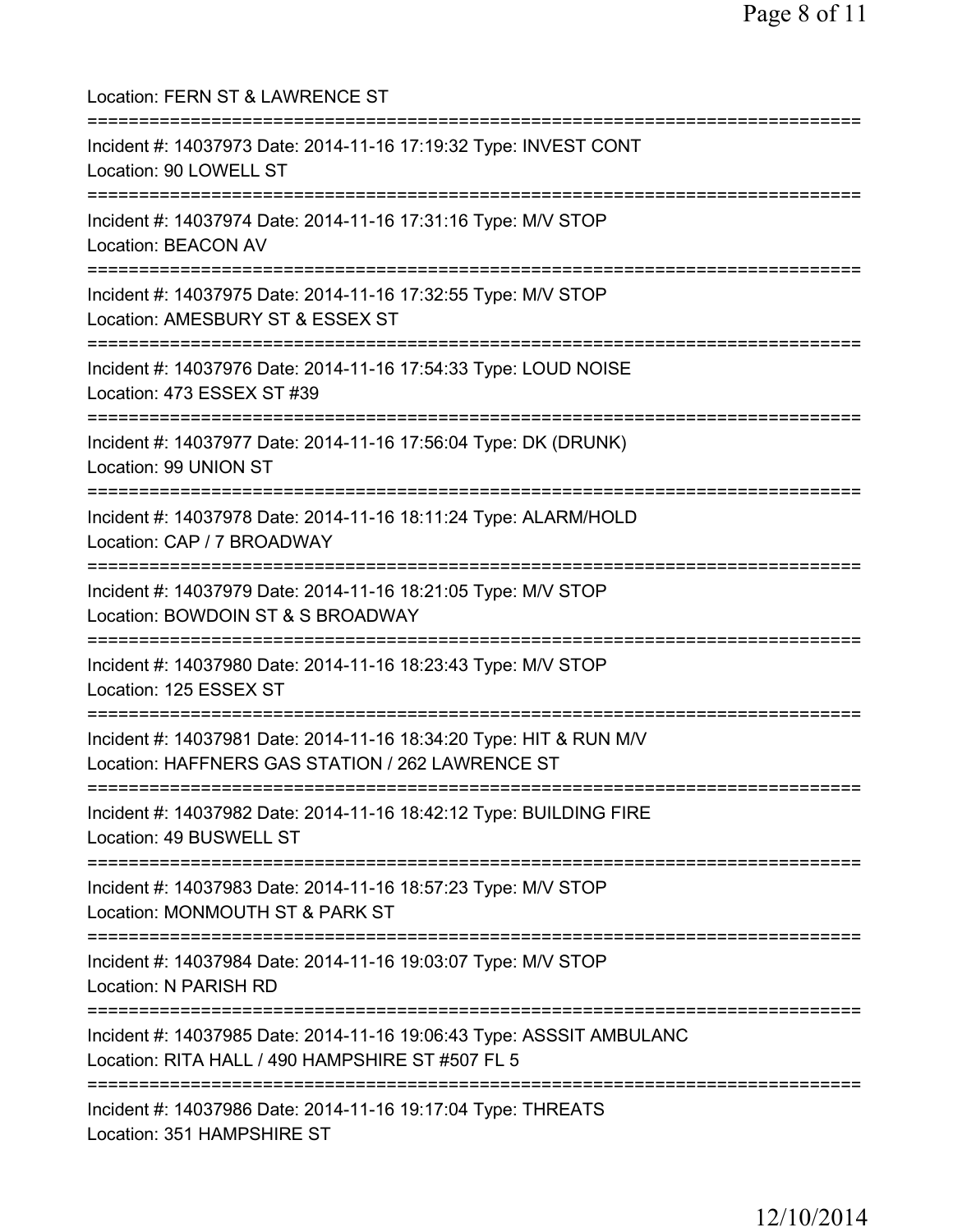| Incident #: 14037987 Date: 2014-11-16 19:24:59 Type: HIT & RUN M/V<br>Location: FARNHAM ST & OSGOOD ST                              |
|-------------------------------------------------------------------------------------------------------------------------------------|
| Incident #: 14037988 Date: 2014-11-16 19:46:20 Type: RAPE<br>Location: LAWRENCE GENERAL HOSPITAL / 1 GENERAL ST                     |
| Incident #: 14037989 Date: 2014-11-16 19:47:58 Type: M/V STOP<br>Location: LAWRENCE ST & MAPLE ST                                   |
| Incident #: 14037990 Date: 2014-11-16 19:50:11 Type: M/V STOP<br>Location: CHESTNUT ST & SHORT ST                                   |
| ===========================<br>Incident #: 14037991 Date: 2014-11-16 19:52:19 Type: INVEST CONT<br>Location: J BRIANS / 615 S UNION |
| ========================<br>Incident #: 14037992 Date: 2014-11-16 19:57:20 Type: M/V STOP<br>Location: 112 MARSTON ST               |
| Incident #: 14037993 Date: 2014-11-16 20:07:29 Type: B&E/PAST<br>Location: 34 MORTON ST FL 3                                        |
| Incident #: 14037994 Date: 2014-11-16 20:22:53 Type: M/V STOP<br>Location: E HAVERHILL ST & FERRY ST                                |
| Incident #: 14037995 Date: 2014-11-16 20:25:31 Type: M/V STOP<br>Location: HOWARD ST & PLATT ST                                     |
| Incident #: 14037996 Date: 2014-11-16 20:33:32 Type: LARCENY/PAST<br>Location: 136 EXCHANGE ST                                      |
| Incident #: 14037997 Date: 2014-11-16 20:52:36 Type: MV/BLOCKING<br>Location: 10 BASSWOOD ST                                        |
| Incident #: 14037998 Date: 2014-11-16 21:06:03 Type: ASSSIT AMBULANC<br>Location: 39 BROOK ST FL 1                                  |
| Incident #: 14037999 Date: 2014-11-16 21:08:18 Type: TENANT PROB<br>Location: 6 BARNARD RD                                          |
| Incident #: 14038000 Date: 2014-11-16 21:13:18 Type: 209A/VIOLATION<br>Location: 9 EASTON ST FL 2                                   |
|                                                                                                                                     |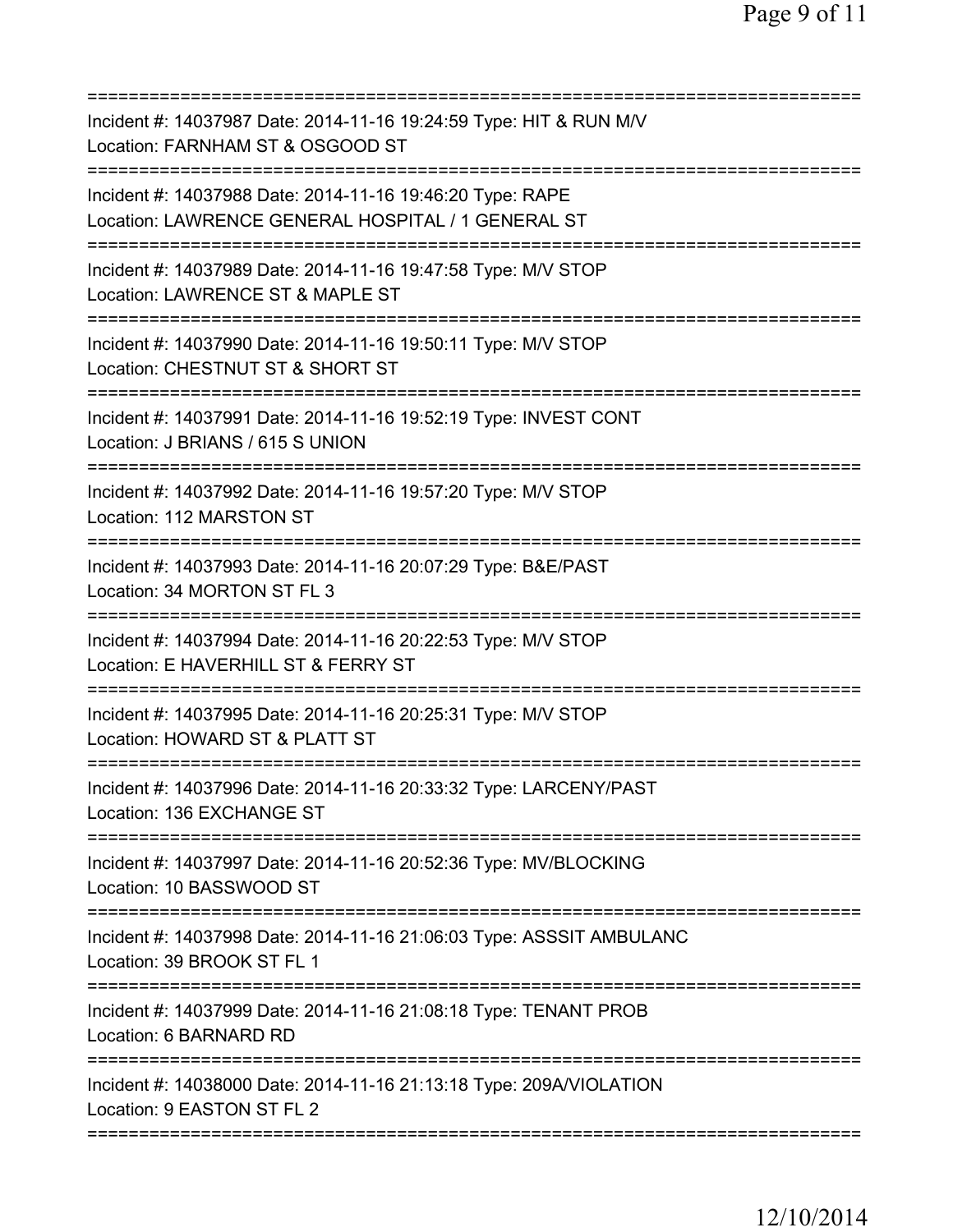| Incident #: 14038001 Date: 2014-11-16 21:15:59 Type: MAL DAMAGE<br>Location: 53 EXETER ST                                                  |
|--------------------------------------------------------------------------------------------------------------------------------------------|
| Incident #: 14038002 Date: 2014-11-16 21:19:02 Type: DOMESTIC/PAST<br>Location: 77 EXCHANGE ST                                             |
| Incident #: 14038003 Date: 2014-11-16 21:21:23 Type: DISORDERLY<br>Location: 101 BOXFORD ST                                                |
| Incident #: 14038004 Date: 2014-11-16 21:31:42 Type: MAN DOWN<br>Location: BROADWAY & ESSEX ST                                             |
| Incident #: 14038005 Date: 2014-11-16 22:02:28 Type: ASSSIT AMBULANC<br>Location: 6 MARIE LN                                               |
| ======================================<br>Incident #: 14038006 Date: 2014-11-16 22:04:56 Type: B&E/MV/PROG<br><b>Location: CHANDLER ST</b> |
| ====================================<br>Incident #: 14038007 Date: 2014-11-16 22:07:17 Type: DISTURBANCE<br>Location: 97 RAILROAD ST       |
| Incident #: 14038008 Date: 2014-11-16 22:20:59 Type: NOISE ORD<br>Location: 550 BROADWAY #203                                              |
| Incident #: 14038009 Date: 2014-11-16 22:34:50 Type: M/V STOP<br>Location: HAVERHILL ST & WEST ST                                          |
| Incident #: 14038010 Date: 2014-11-16 22:39:13 Type: M/V STOP<br>Location: CARVER ST & SHATTUCK ST                                         |
| Incident #: 14038011 Date: 2014-11-16 22:42:33 Type: BUILDING CHK<br>Location: MILLS WORK / 30 CARVER ST                                   |
| ===============================<br>Incident #: 14038012 Date: 2014-11-16 22:44:36 Type: M/V STOP<br>Location: BROADWAY & TREMONT ST        |
| Incident #: 14038013 Date: 2014-11-16 23:01:32 Type: NOISE ORD<br>Location: 11 LORING ST FL 1                                              |
| Incident #: 14038014 Date: 2014-11-16 23:05:38 Type: SUICIDE ATTEMPT<br>Location: 252 PROSPECT ST FL 1                                     |
| Incident #: 14038015 Date: 2014-11-16 23:14:14 Type: ASSSIT AMBULANC                                                                       |